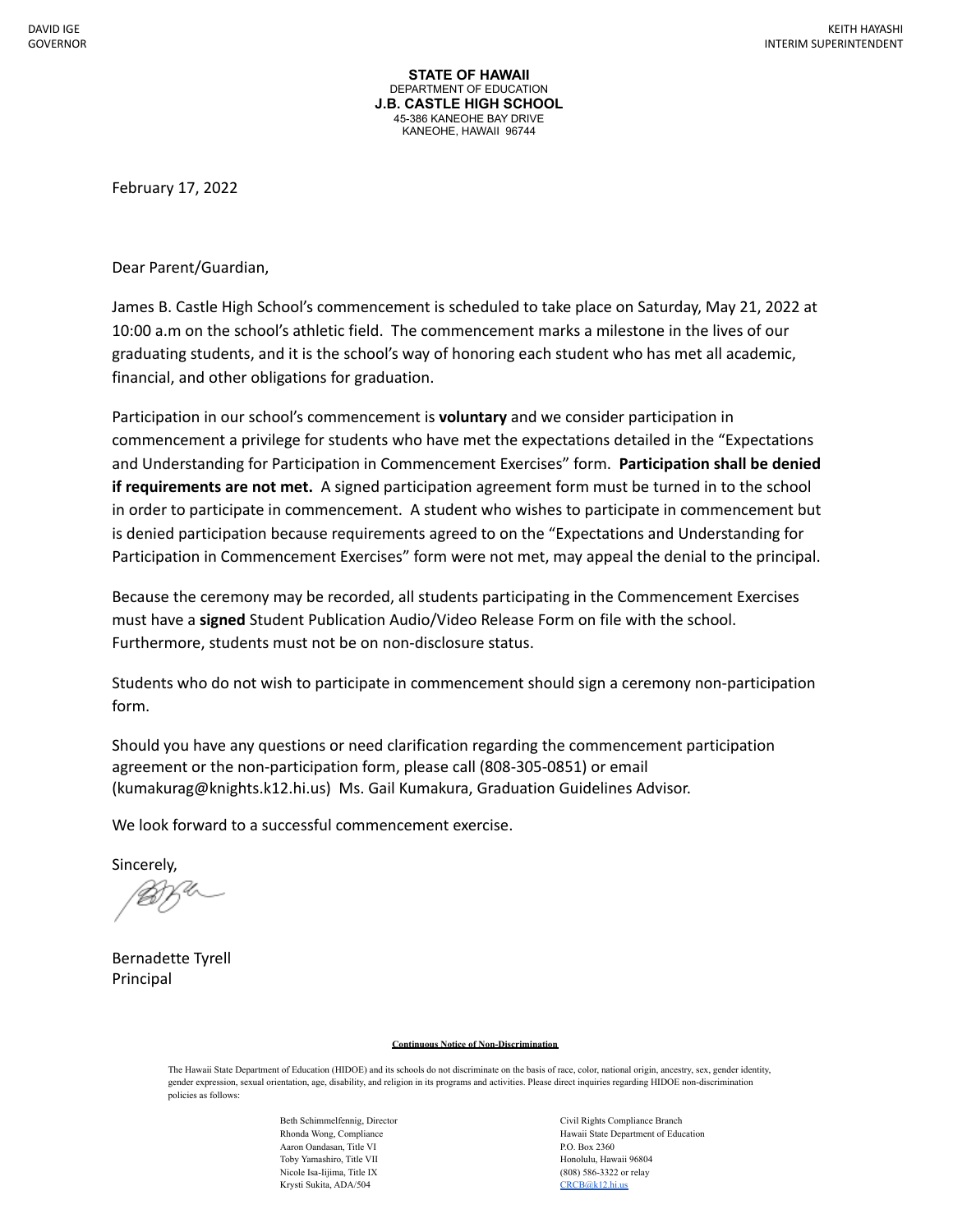**STATE OF HAWAII** DEPARTMENT OF EDUCATION **J.B. CASTLE HIGH SCHOOL** 45-386 KANEOHE BAY DRIVE KANEOHE, HAWAII 96744

## **EXPECTATIONS AND UNDERSTANDING FOR PARTICIPATION IN COMMENCEMENT EXERCISES**

The Commencement is a traditional, formal school ceremony for conferring diplomas and certificates of completion to students who fulfill graduation requirements by May 20, 2022. It is the school's way of honoring each student who has completed all academic requirements for graduation, has demonstrated "Knight Pride" (character, competence, commitment), and has met all of his or her financial obligations to the school.

The ceremony itself also reflects what you, the graduating senior, have learned and accomplished during your thirteen years of schooling, especially the last four years. More specifically, it is really your last "project." The commencement will demonstrate to the faculty and staff, your family and friends, the underclassmen, and the community that you are now ready to assume your rightful role in society as a decent, caring, and responsible citizen. The Class of 2022 has a tradition to uphold – Castle's ceremony has been long deemed one of the best in the state. We are confident that you will continue that tradition.

Participating in commencement is voluntary. Students who fulfill the graduation requirements on a timely basis will have earned the PRIVILEGE of participating in commencement.

The school administration has the responsibility to ensure that commencement is a safe, dignified, and memorable event for all participants. For this reason, **the school may revoke your participation privilege if you pose a risk to the safety, order, and decorum of the ceremony.** The school may revoke your privilege of participating in the Commencement Ceremony under any of the following circumstances:

- 1. During the 4th Quarter of the senior year, the student is determined to have committed a Chapter 19 Class A or B offense. Class A offenses include, but are not limited to, unlawful conduct such as assault, robbery, possession or use of firearms and other dangerous weapons, possession or use or sale of drug paraphernalia and illicit substances, cyberbullying, and sexual offenses. Class B offenses include, but are not limited to, unlawful conduct such as disorderly conduct, gambling, forgery, theft, and rendering false alarms; (See Castle's website School Policy section for a complete list.)
- 2. During the 4th Quarter of the senior year, the student is determined to have committed two Class C offenses, the first resulting in a warning. Class C offenses include, but are not limited to, DOE prohibited conduct such as class cutting, insubordination, abusive language, and smoking or use of tobacco substances.

(See Castle's website School Policy section for a complete list.)

- 3. Students must abide by the following deadlines:
	- a. School Detention: Detention hours must be served by 3:00 PM, Friday, May 13, 2022.
	- b. Meet all financial debts: All debts must be paid by **May 20, 2022, 3:00 PM** PAYMENT CAN ONLY BE IN CASH, MONEY ORDER, CERTIFIED OR CASHIER'S CHECK (no personal checks).

Students may pay for obligations at the business office window during non-class hours. Parents/guardians may pay for obligations during school business hours (8:00 AM - 4:00 PM). On May 19  $\&$  May 20, 2022, seniors will be allowed on campus only after the regular school day is over. On Friday, May 20, 2022 all payments must be made by 3:00 PM in order to participate in the commencement exercises.

Obligations are emailed to students and students need to check their emails for these notices. Students/parents may also email **Obligations@knights.k12.hi.us** to check on obligations.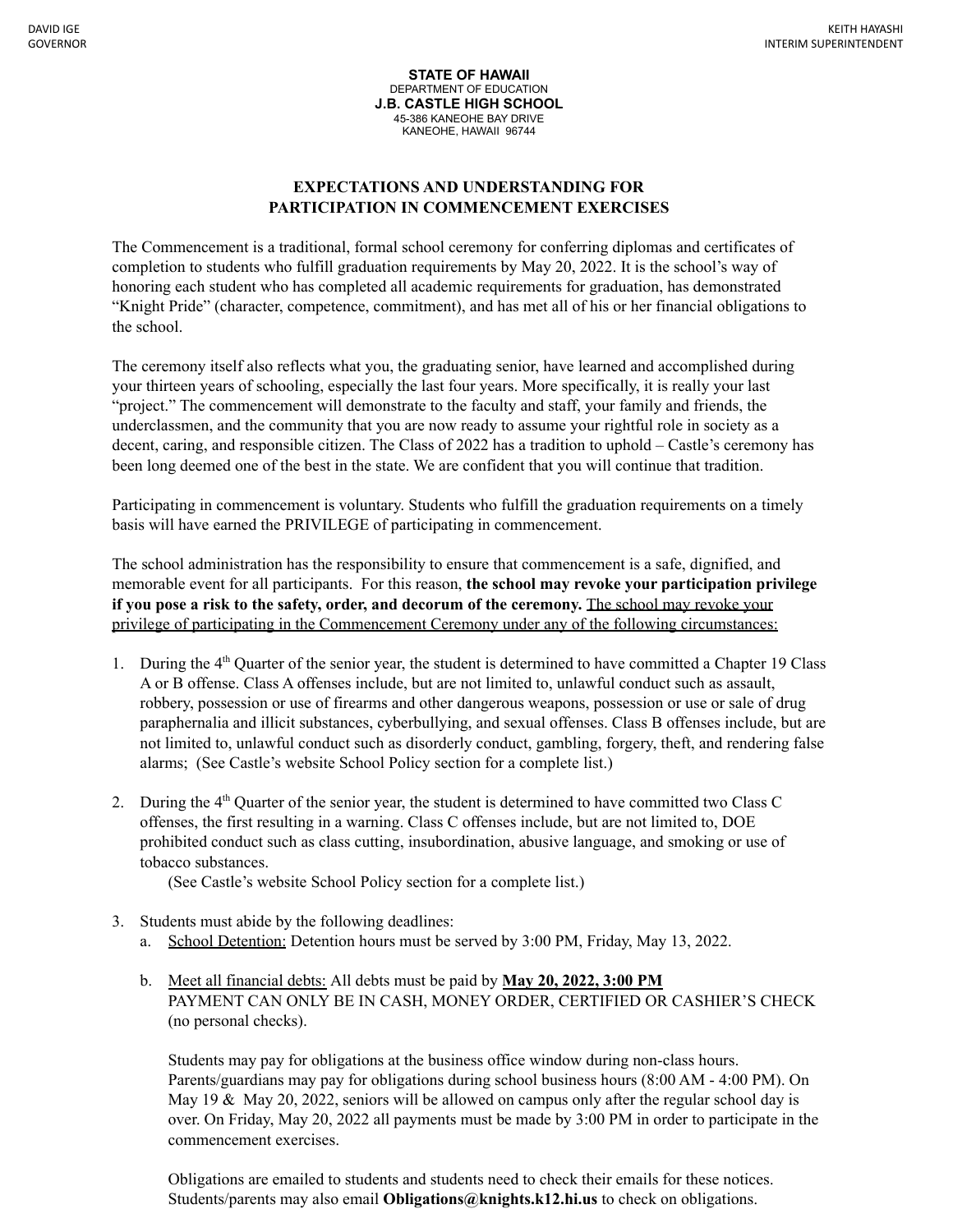**Examples** of financial debts: obligations from athletic uniforms; outstanding class dues/fees; outstanding fund-raising obligations; and obligations for lost or damaged textbooks/chromebooks

c. **All academic work must be completed and turned in to your teachers by 12:35 PM, Wednesday, May 18, 2022 to give teachers time to evaluate your work. If you receive an "F" or a "U" for any course required for graduation credit, you will not be permitted to participate in the May 21, 2022 Commencement Ceremony.**

**However, you will have until May 26, 2022 to do the work needed to pass and, subsequently, receive a diploma. You must continue to come to class up until May 26 to pass.**

- 4. The student does not comply with the following standards of conduct and dress regarding participation in commencement:
	- a. Practices and Rehearsals students attend all song practices and rehearsals set by the graduation committee. The marching/sitting rehearsal on May 20, 2022, is **mandatory.** Being tardy or absent for the May 20, 2022 rehearsal may jeopardize the student's participation in the ceremony and/or the student may be detained after the rehearsal.
		- 1. To participate in the rehearsals, you must show a current Castle HS identification card, have cleared all obligations from previous years, have paid all mandatory fees, have submitted the Student Publication/Audio/Video Release and Graduation Participation Agreement forms. **Failure to adhere to these requirements may result in fewer ceremony guest tickets.**
		- 2. The student must go through the **Wellness Checklist** (see attached checklist) just prior to coming onto school grounds for the commencement rehearsals. **If any one item is checked off on the Wellness Checklist, do not come.**
	- b. The student and parent/guardian understand that a limited number of guests will be allowed for each graduate. The student and his/her guests must go through the **Wellness Checklist** (see attached checklist) just prior to coming onto school grounds for the May 21, 2022 commencement exercises. **If any one item is checked off on the Wellness Checklist, that person must not come.**
	- c. Appropriate Dress students must abide by the following dress standards:
		- 1. The maroon graduation cap and gown with tassel purchased from Jostens must be worn appropriately.
			- a. No decorations on the graduation cap or gown. Only approved, official pins are allowed.
			- b. Only school-approved stoles, sashes, cords will be allowed.
		- 2. Women style Under the gown the student must wear the following:
			- a. All black dress (or black skirt or capris with black top) with length not longer than the gown; dress' (or top's) neckline should not be higher than your collar bone;
			- b. Shoes ALL BLACK, FLAT, COVERED SHOES; Stockings/nylons are optional, but if worn, must be skin colored.
		- 3. Men style Under the gown the student must wear the following:
			- a. Long black slacks/pants (no jeans, joggers/sweatpants/athletic pants); solid white buttoned-down dress shirt with collar (no polo type, may be short-sleeved or long-sleeved);
			- b. NO TIE;
			- c. Shoes ALL BLACK COVERED SHOES; Black socks that cover the ankles.